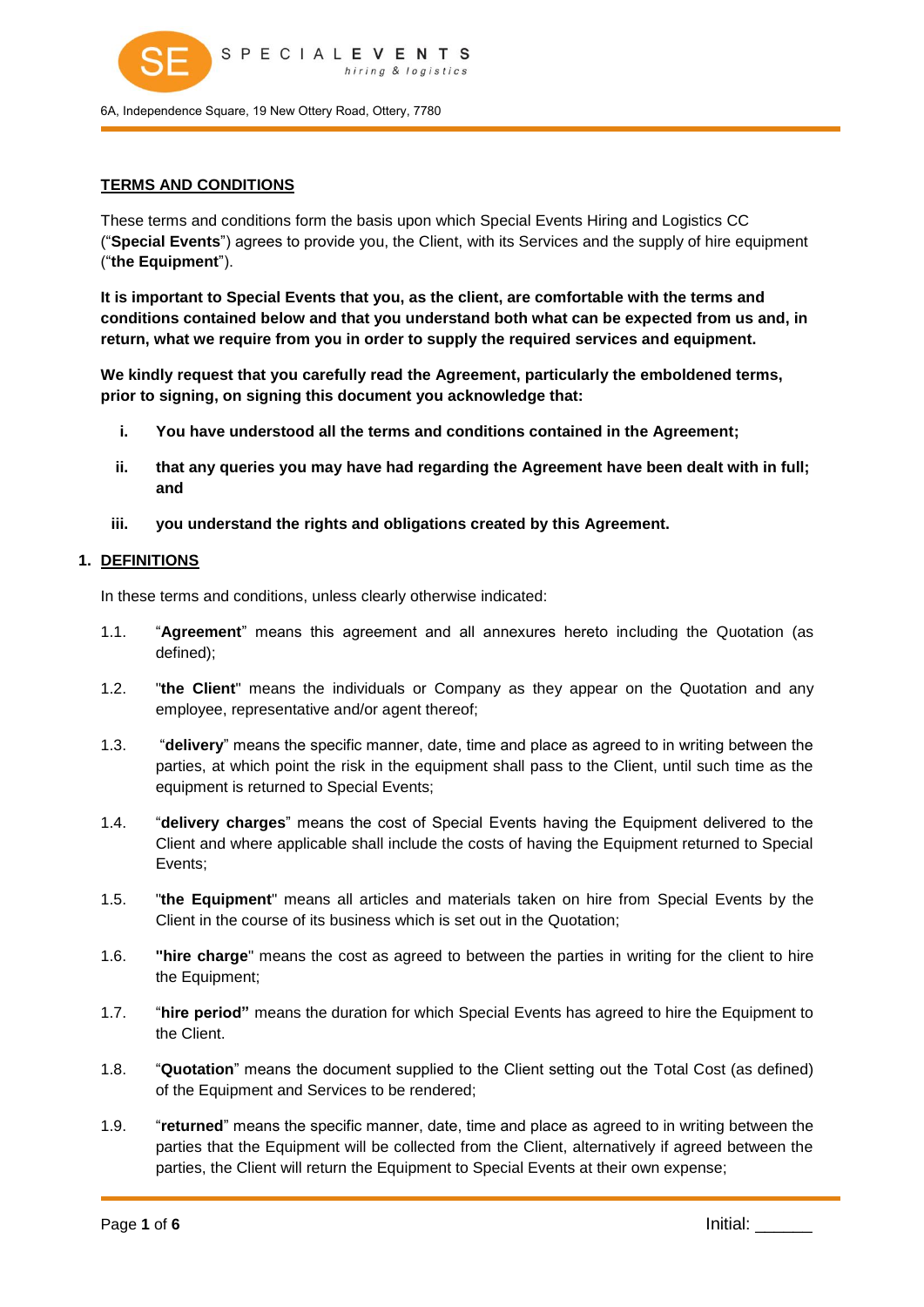

- 1.10. **"Refundable deposit"** means the deposit which is payable to Special Events to cover the cost of any damage caused to the Equipment;
- 1.11. "**the Services**" means the Services to be provided by Special Events to the Client (including the installation, delivery, collection and maintenance of the Equipment) as agreed between the parties in writing;
- 1.12. "**Special Events**" means Special Events Hiring & Logistics CC and/or an authorised representative thereof;
- 1.13. "**Total Cost**" means the price of all hire charges, services, refundable deposits, set up and delivery charges owed by the Client.
- 1.14. "**website**" means [www.specialevents.co.za;](http://www.specialevents.co.za/)
- 1.15. "**writing**" means any letter, electronic mail (e-mail) or other written form of communication where receipt thereof is duly acknowledged by the addressee or can be duly proven by the addressor.

### **2. PAYMENT TERMS AND DEPOSITS**

- 2.1. The Client shall be bound by the Total Cost and payment terms and will be required to pay all amounts as and when they fall due.
- 2.2. The Total Cost shall be set out in the Quotation as agreed between the parties and shall be payable in terms of clause [2.3](#page-1-0) below, unless agreed to otherwise in writing between the parties.
- <span id="page-1-0"></span>2.3. The Total Cost shall be payable as follows via electronic funds transfer (EFT), via point of sale transaction ("POS") at our offices or through the payment methods specified on the Special Events website from time to time:
	- 2.3.1. 50% non-refundable deposit, calculated on the total cost of the order is payable upfront, this amount is to secure the use of the Equipment and the Services;
	- 2.3.2. The remaining 50% balance shall be payable 10 days before the event and/or hire period begins; and
- 2.4. The refundable deposit is included in the Total Cost. This amount is payable 10 days before delivery of the Equipment. The refundable deposit shall be refunded upon return of the Equipment to Special Events subject to clause [2.5.](#page-1-1)
- <span id="page-1-1"></span>2.5. Should the Equipment be damaged, destroyed, stolen and/or lost while in the care of the Client, the refundable deposit shall be deducted by the reasonable cost of repairing and/or replacing the Equipment.
- 2.6. The refundable deposit less any reasonable cost of repair and/or replacement of the Equipment shall be refunded to the client within 5 business days after the Equipment has been returned and the client submitting their banking details to Special Events.
- <span id="page-1-2"></span>2.7. Should the reasonable cost of repair/replacement of the lost, damaged or stolen Equipment exceed the refundable deposit, Special Events shall be entitled to invoice the Client for the amount equal to the difference between its expended cost and the refundable deposit.

Page **2** of **6** Initial: \_\_\_\_\_\_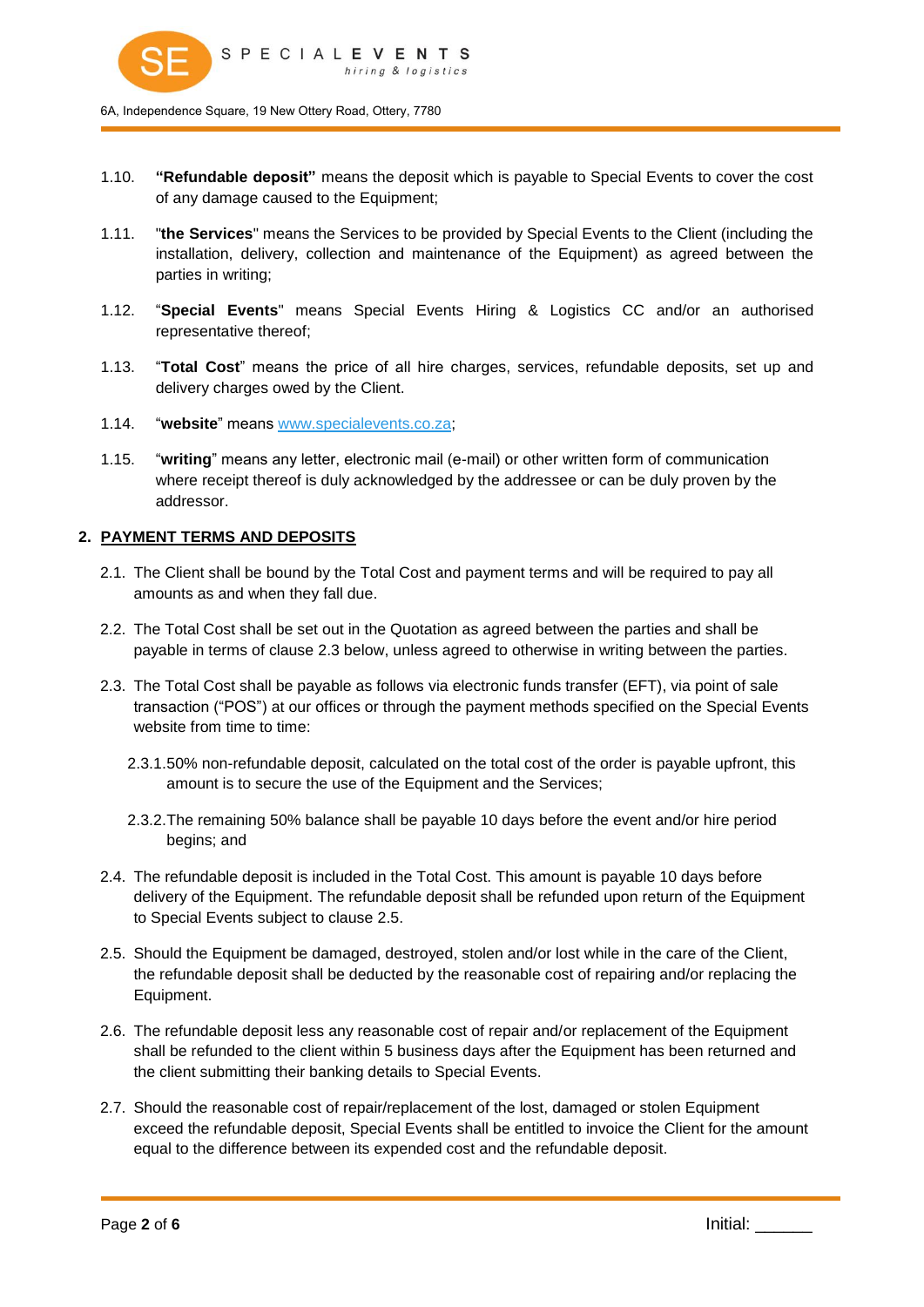

- 2.8. The invoice contemplated in clause [2.7](#page-1-2) will be delivered within 5 working days of the end of the hire period and must be paid in full by the Client, without deduction or set off, within 14 working days thereafter.
- 2.9. The Total Cost shall be inclusive of any Value Added Tax (VAT) amounts at the prevailing VAT rate at the time the Quotation was given, save for orders made through the Website, where the Total Cost will be displayed excusive of VAT, which shall be added automatically when the Client makes payment.

## **3. HIRE PERIOD**

- 3.1. The hire period and hire charge ("hire charge") will begin to run from the moment that the Equipment is delivered to the Client and will terminate once the Equipment has been returned to Special Events. The Equipment will only be considered to have been returned provided they arrive in the same or similar condition they were in when delivered, reasonable wear and tear is taken into account.
- 3.2. Should the equipment not be returned by the agreed date and time, whether the delay be caused by loss, theft, damage or destruction of the Equipment, the Client will be liable for all additional day's hire charge until such time as the Equipment is returned, replaced and/or repaired. The Equipment will only be considered to have been returned once it has been received by Special Events in a condition where the Equipment can be rehired or the cost of replacing the Equipment has been received by Special Events.
- 3.3. Special Events shall have access to the Equipment in the client's possession at all times during the hire period and will provide the Client with reasonable notice should Special Events require access to the Equipment in order to inspect it.

## **4. CLIENTS OBLIGATIONS**

- 4.1. The Client undertakes to comply at all times with the following:
	- 4.1.1. Ensure that the Equipment remains under their control at all times and that they will not sell, loan, assign or pledge any of the Equipment to a third party;
	- 4.1.2. the Equipment will be stored in a secure and safe location and that such location shall be undercover and dry until the Equipment is returned to Special Events; and
	- 4.1.3. that the Equipment will be used in an appropriate manner at all times and that where necessary the individuals who control the Equipment will have the necessary permits and/or training to use the Equipment properly.
- 4.2. Should any cloth and/or fabric on the Equipment get wet or soiled, the Client will not attempt to wash or dry and will inform Special Events upon returning the Equipment.
- 4.3. Should any of the Equipment be crockery, cutlery and/or glassware the following will be required of the Client:
	- 4.3.1. all crockery, cutlery and glassware are to be returned washed correctly with no residue food or dirt, should they be returned unwashed Special Events will have the right to deduct the reasonable cost of cleaning the items; and

Page **3** of **6** Initial: \_\_\_\_\_\_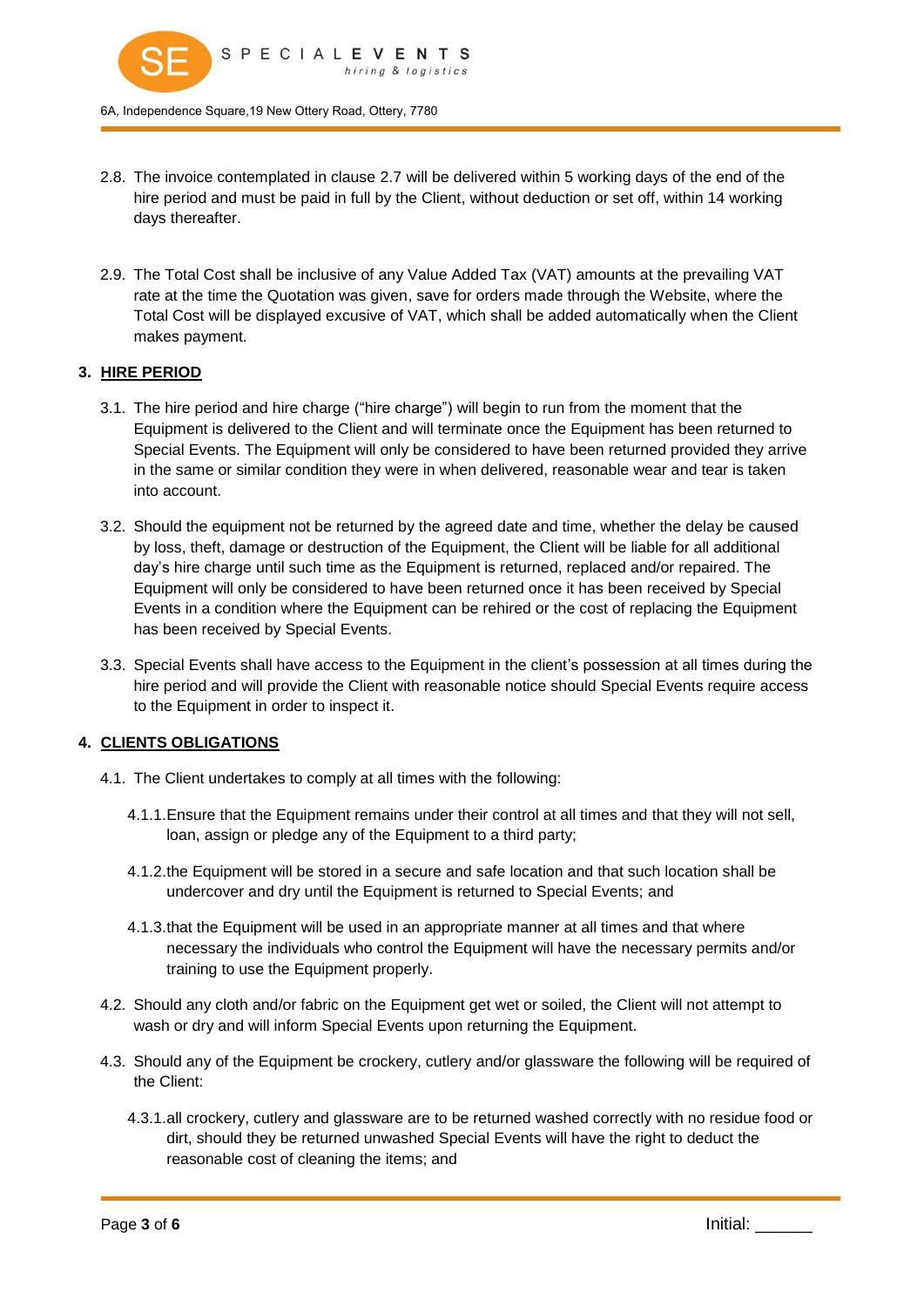

- 4.3.2. the Client may request that Special Events clean the items on their return for a reasonable fee.
- 4.4. The client will not remove the Equipment outside of South Africa without the written consent of Special Events.

# **5. RISK AND DELIVERY**

- 5.1. The parties will prior to the commencement of the hire period, in writing agree to the date, time, manner and place before delivery of the Equipment will occur. The parties may agree to the following means of delivery:
	- 5.1.1. The Client will collect the Equipment from Special Events principal place of business at the agreed date and time, delivery will have been deemed to have occurred upon the Client removing the Equipment from Special Events premises; or
	- 5.1.2. Special Events shall arrange for the Equipment to be delivered using their own means on the agreed date, time and place. Delivery will have deemed to have occurred once the Equipment has been accepted by the Client.
- 5.2. **Risk in the Equipment shall be deemed to have passed on delivery to the Client or to the Clients agent including a carrier of the Client when the Equipment has left Special Events premises. The Client will be liable for any theft, loss, damage or destruction to the Equipment once delivery to the Client has been affected.**
- 5.3. Risk in the Equipment shall only lapse once Special Events has confirmed by signature that all the Equipment is present and in the same condition as when it was delivered to the Client.
- <span id="page-3-0"></span>5.4. Upon delivery of the Equipment the Client will check that all the Equipment is there as it appears on the Quotation and is in good working order. The inspection shall occur in the presence of a representative of Special Events.
- 5.5. Should the Client find that any of the Equipment is incorrect and/or damaged, it shall inform Special Events in writing, immediately. If the client does not inform Special Events of any inaccuracies and/or damage to the Equipment upon delivery, the Equipment will be deemed to be in good order and Special Events will hold no liability for any of the Equipment which may have been damaged or incorrect.
- 5.6. Upon receiving notification of the Equipment being incorrect as contemplated in clause [5.4,](#page-3-0) Special Events shall be given the opportunity to replace and/or remedy the Equipment in question as soon as reasonably practical.
- 5.7. Should Special Events be unable to replace the Equipment in a reasonable time, the Client will be entitled to receive a refund of any deposit and/or hire charges paid in respect of the Equipment in question.

## **6. LIABILITY**

6.1. **THE CLIENT, THEIR REPRESENTATIVES, GUESTS, CUSTOMERS AND/OR THIRD PARTIES USE OF THE EQUIPMENT IS AT THEIR OWN RISK AND WILL NOT HOLD SPECIAL EVENTS LIABLE FOR ANY DAMAGE, PERSONAL INJURY, DEATH AND/OR CLAIM OF WHATSOEVER NATURE CAUSED OR BROUGHT ABOUT AS A RESULT OF THE USE OF THE EQUIPMENT WHILE IN THE CLIENTS POSSESSION.** 

Page **4** of **6** Initial: \_\_\_\_\_\_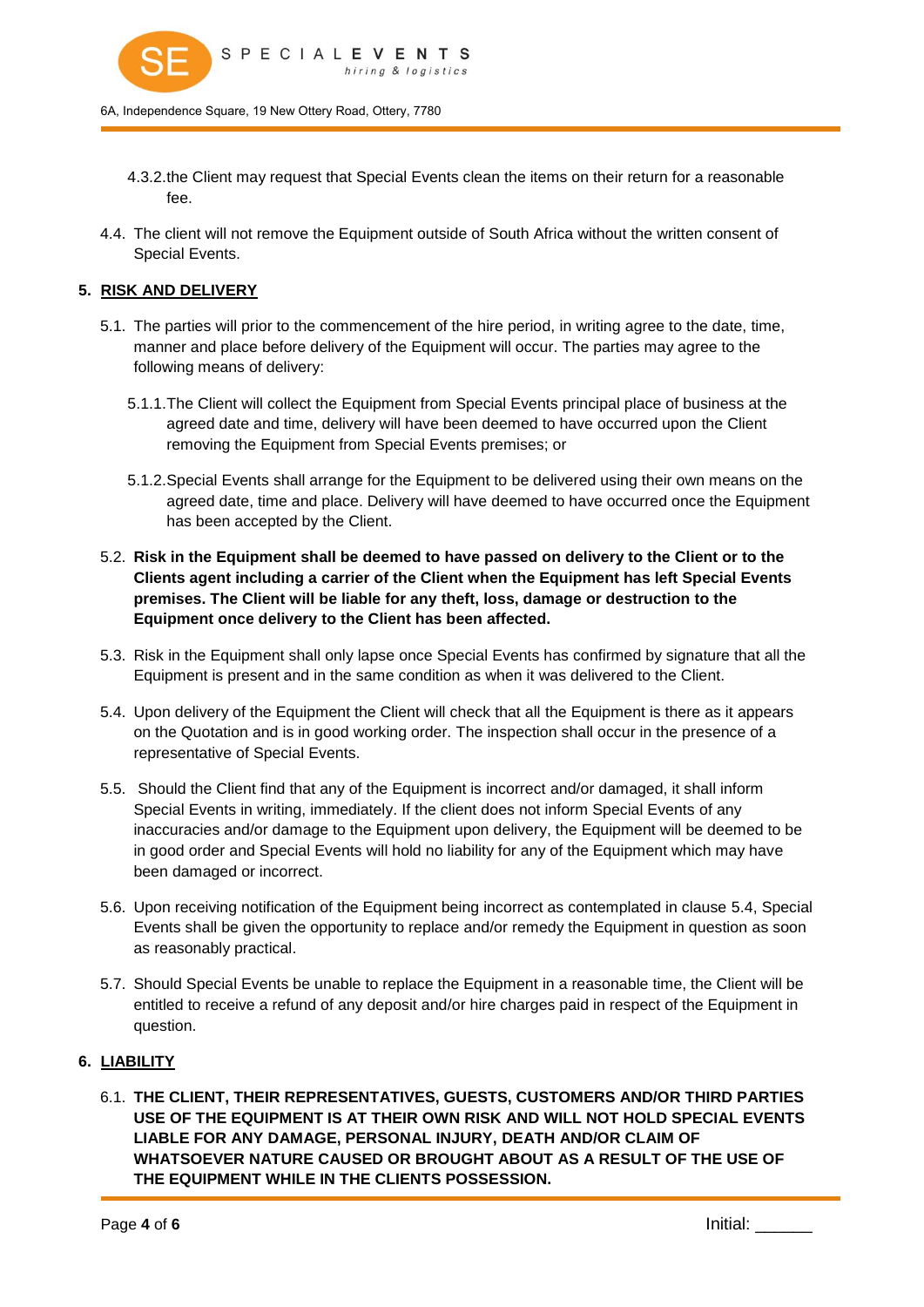

6.2. Special Events shall not be liable to the Client for any loss of profits, contracts and/or other indirect loss however caused.

## **7. TERMINATION AND BREACH**

- 7.1. In the event of either party not meeting their obligations under the Agreement, the innocent party shall be entitled to deliver notice in writing, at least 10 business days prior, of its intention to:
	- 7.1.1. cancel the agreement;
	- 7.1.2. or demand that the other party's obligations in terms of the Agreement are complied with.
- 7.2. Should the Client commit an act of insolvency, be placed in liquidation, sequestration or be placed under judicial management, Special Events shall be entitled to cancel this agreement immediately and retake possession of the Equipment.
- 7.3. Should the Client cancel the event or their order for the Equipment hire prior to the event, Special Events shall retain the 50% upfront payment made by the Client. Should the Client cancel the event or order for the Equipment less than 10 days prior to the event date, the Client shall forfeit the Total Cost.
- 7.4. Upon the termination of the Agreement, the Client will immediately return any remaining Equipment in its possession to Special Events in good working order and condition.
- 7.5. Should the Client fail to return the Equipment within 24 hours of termination of the Agreement, Special Events shall be entitled to institute legal steps to recover the Equipment, the costs of which will be entirely for the Client's account.

#### **8. USE OF SPECIAL EVENTS WEBSITE**

- 8.1. Special Events permits the use of **www.specialevents.co.za** ("the Website") subject to the Terms and Conditions. By using the Website in any way, the website user ("user") shall be deemed to have accepted all the Terms and Conditions unconditionally. The user must not use the Website if the user does not agree to the Terms and Conditions.
- 8.2. Use of the Website and its payment facilities is done so at the users' own risk. The user will not hold Special Events liable for any payment and or submission of information made through the use of the Website.

#### **9. NOTICES AND LEGAL**

- 9.1. Any notice required to be given in writing in terms of the Agreement will be deemed to have been given if delivered by hand, registered mail or email to the chosen address and/or contact details of the party in question.
- 9.2. The Agreement will be governed in accordance with the laws of the Republic of South Africa. Any dispute arising from the Agreement will be determined by the Magistrates Court of South Africa having jurisdiction in the circumstances, irrespective of whether the amount in dispute exceeds the limit of the court as determined from time to time.
- 9.3. In the event of Special Events having to instruct its attorneys to recover moneys from the Client, the Client shall be liable for and shall pay all legal costs incurred by Special Events on an attorney client basis, inclusive of collection commission.

Page **5** of **6** Initial: \_\_\_\_\_\_